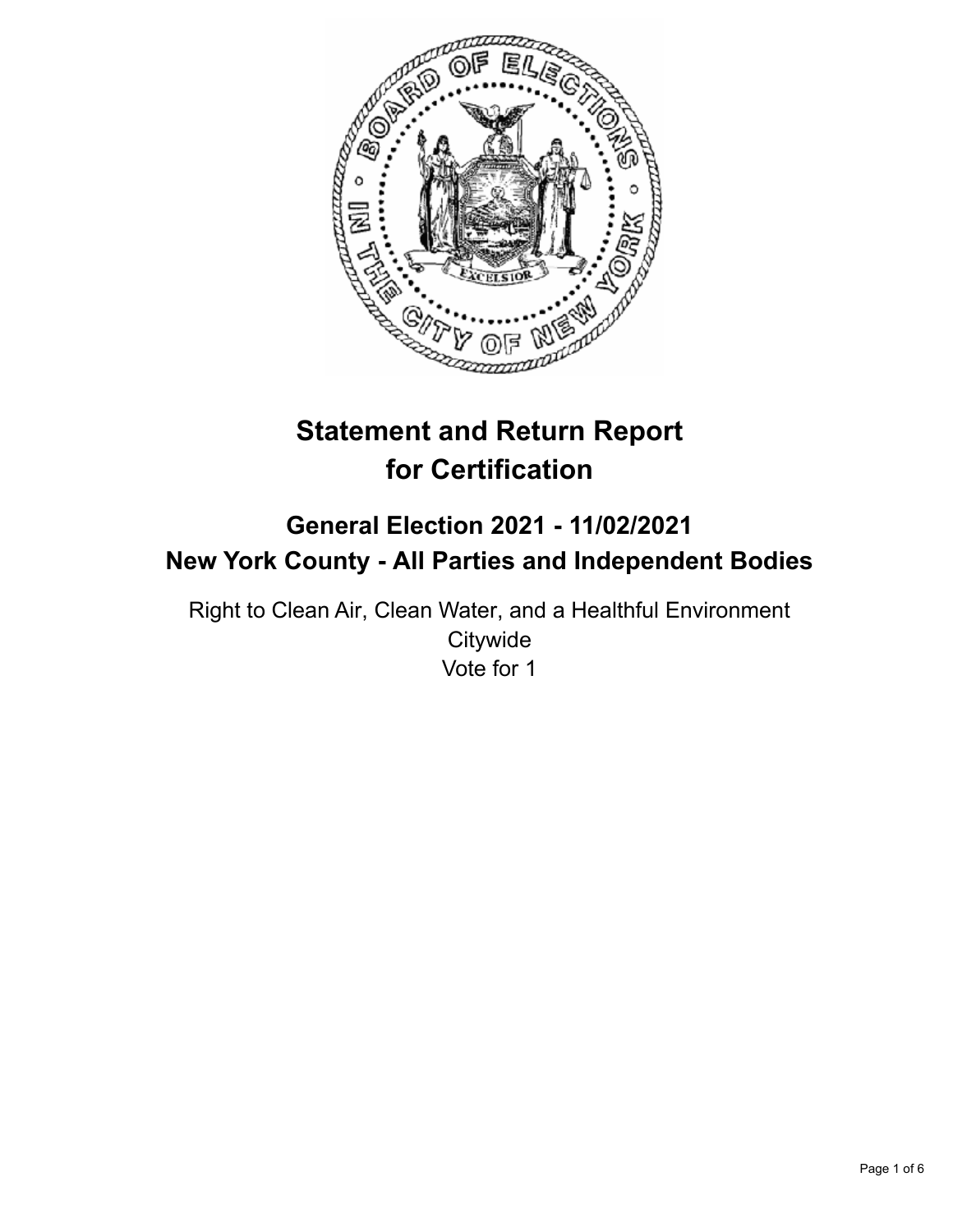

| <b>PUBLIC COUNTER</b>                                    | 16,913 |
|----------------------------------------------------------|--------|
| <b>MANUALLY COUNTED EMERGENCY</b>                        | 0      |
| ABSENTEE / MILITARY                                      | 1,277  |
| AFFIDAVIT                                                | 164    |
| <b>Total Ballots</b>                                     | 18,354 |
| Less - Inapplicable Federal/Special Presidential Ballots | 0      |
| <b>Total Applicable Ballots</b>                          | 18,354 |
| <b>YES</b>                                               | 11.278 |
| <b>NO</b>                                                | 1,893  |
| <b>Total Votes</b>                                       | 13,171 |
| Unrecorded                                               | 5.183  |

## **Assembly District 66**

| <b>PUBLIC COUNTER</b>                                    | 20,372 |
|----------------------------------------------------------|--------|
| <b>MANUALLY COUNTED EMERGENCY</b>                        | 0      |
| ABSENTEE / MILITARY                                      | 2,576  |
| AFFIDAVIT                                                | 186    |
| <b>Total Ballots</b>                                     | 23.134 |
| Less - Inapplicable Federal/Special Presidential Ballots | 0      |
| <b>Total Applicable Ballots</b>                          | 23,134 |
| <b>YES</b>                                               | 17,529 |
| NO.                                                      | 2,387  |
| <b>Total Votes</b>                                       | 19,916 |
| Unrecorded                                               | 3.218  |

| PUBLIC COUNTER                                           | 27,306   |
|----------------------------------------------------------|----------|
| <b>MANUALLY COUNTED EMERGENCY</b>                        | $\Omega$ |
| ABSENTEE / MILITARY                                      | 3,803    |
| AFFIDAVIT                                                | 260      |
| <b>Total Ballots</b>                                     | 31,369   |
| Less - Inapplicable Federal/Special Presidential Ballots | 0        |
| <b>Total Applicable Ballots</b>                          | 31,369   |
| <b>YES</b>                                               | 23,328   |
| NO.                                                      | 3,621    |
| <b>Total Votes</b>                                       | 26,949   |
| Unrecorded                                               | 4.420    |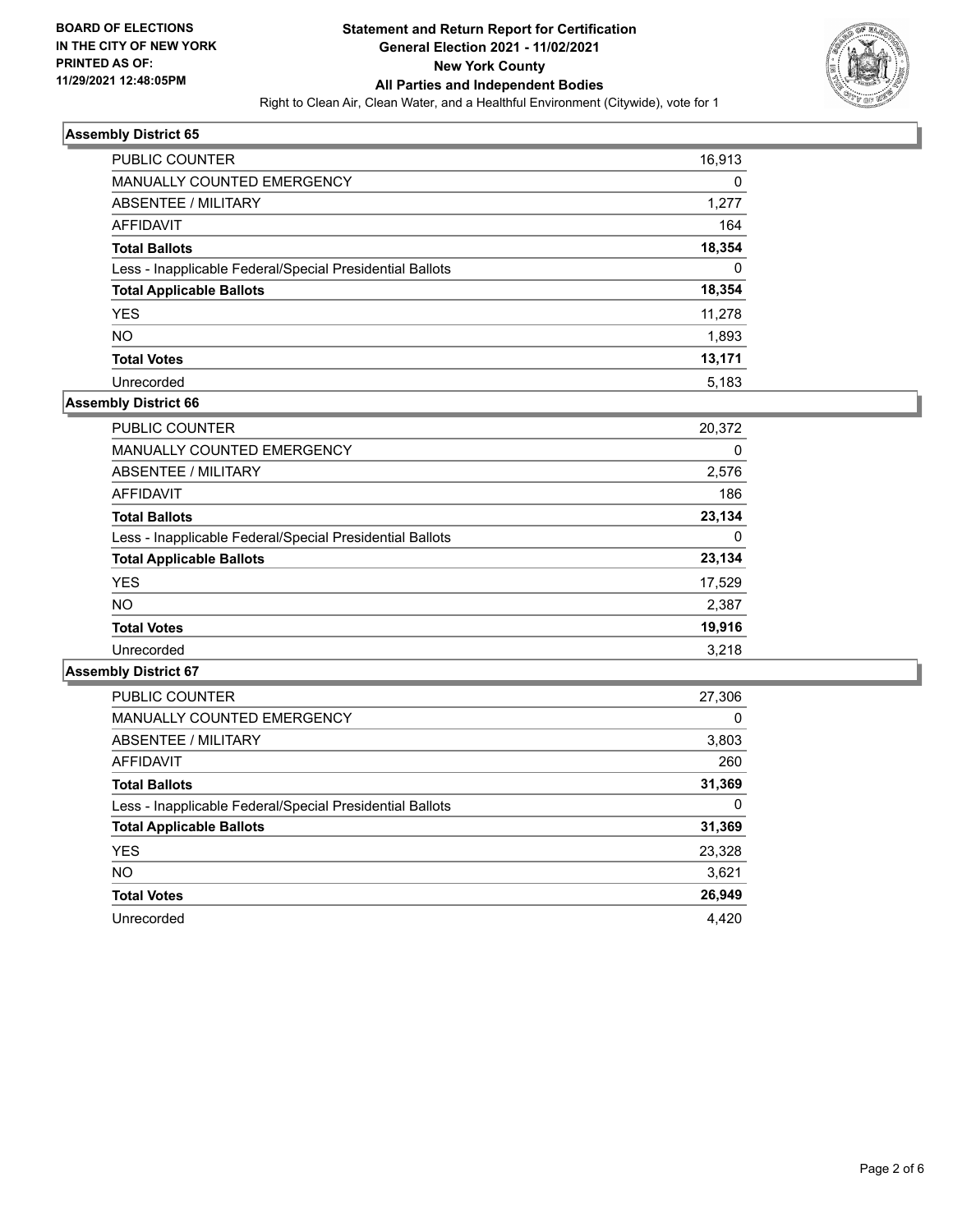

| <b>PUBLIC COUNTER</b>                                    | 15,411 |
|----------------------------------------------------------|--------|
| <b>MANUALLY COUNTED EMERGENCY</b>                        | 0      |
| ABSENTEE / MILITARY                                      | 1,552  |
| AFFIDAVIT                                                | 91     |
| <b>Total Ballots</b>                                     | 17,054 |
| Less - Inapplicable Federal/Special Presidential Ballots | 0      |
| <b>Total Applicable Ballots</b>                          | 17,054 |
| <b>YES</b>                                               | 10,665 |
| NO.                                                      | 922    |
| <b>Total Votes</b>                                       | 11,587 |
| Unrecorded                                               | 5.467  |

## **Assembly District 69**

| <b>PUBLIC COUNTER</b>                                    | 25,146 |
|----------------------------------------------------------|--------|
| <b>MANUALLY COUNTED EMERGENCY</b>                        | 3      |
| ABSENTEE / MILITARY                                      | 4,464  |
| AFFIDAVIT                                                | 191    |
| <b>Total Ballots</b>                                     | 29,804 |
| Less - Inapplicable Federal/Special Presidential Ballots | 0      |
| <b>Total Applicable Ballots</b>                          | 29,804 |
| <b>YES</b>                                               | 21,429 |
| <b>NO</b>                                                | 2,198  |
| <b>Total Votes</b>                                       | 23,627 |
| Unrecorded                                               | 6.177  |

| <b>PUBLIC COUNTER</b>                                    | 20,595   |
|----------------------------------------------------------|----------|
| <b>MANUALLY COUNTED EMERGENCY</b>                        | $\Omega$ |
| ABSENTEE / MILITARY                                      | 2,048    |
| <b>AFFIDAVIT</b>                                         | 159      |
| <b>Total Ballots</b>                                     | 22,802   |
| Less - Inapplicable Federal/Special Presidential Ballots | 0        |
| <b>Total Applicable Ballots</b>                          | 22,802   |
| <b>YES</b>                                               | 16,953   |
| <b>NO</b>                                                | 752      |
| <b>Total Votes</b>                                       | 17,705   |
| Unrecorded                                               | 5.097    |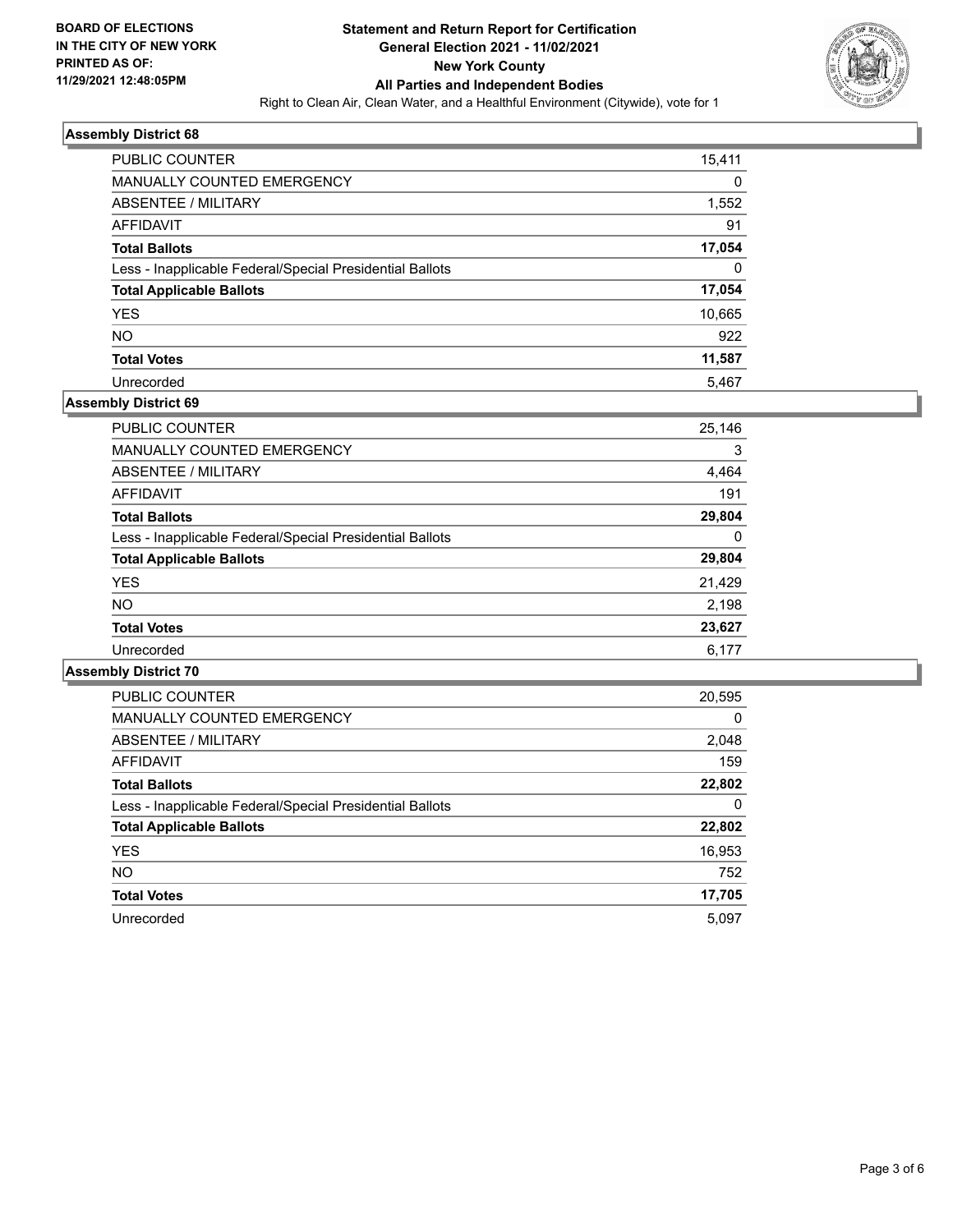

| PUBLIC COUNTER                                           | 19,563 |
|----------------------------------------------------------|--------|
| <b>MANUALLY COUNTED EMERGENCY</b>                        | 0      |
| ABSENTEE / MILITARY                                      | 1,556  |
| AFFIDAVIT                                                | 118    |
| <b>Total Ballots</b>                                     | 21,237 |
| Less - Inapplicable Federal/Special Presidential Ballots | 0      |
| <b>Total Applicable Ballots</b>                          | 21,237 |
| <b>YES</b>                                               | 15,497 |
| NO.                                                      | 983    |
| <b>Total Votes</b>                                       | 16,480 |
| Unrecorded                                               | 4.757  |

## **Assembly District 72**

| <b>PUBLIC COUNTER</b>                                    | 14,315 |
|----------------------------------------------------------|--------|
| <b>MANUALLY COUNTED EMERGENCY</b>                        | 0      |
| ABSENTEE / MILITARY                                      | 864    |
| <b>AFFIDAVIT</b>                                         | 92     |
| <b>Total Ballots</b>                                     | 15,271 |
| Less - Inapplicable Federal/Special Presidential Ballots | 0      |
| <b>Total Applicable Ballots</b>                          | 15,271 |
| <b>YES</b>                                               | 10,036 |
| NO.                                                      | 639    |
| <b>Total Votes</b>                                       | 10,675 |
| Unrecorded                                               | 4.596  |

| <b>PUBLIC COUNTER</b>                                    | 22,010   |
|----------------------------------------------------------|----------|
| <b>MANUALLY COUNTED EMERGENCY</b>                        | $\Omega$ |
| ABSENTEE / MILITARY                                      | 4,408    |
| <b>AFFIDAVIT</b>                                         | 207      |
| <b>Total Ballots</b>                                     | 26,625   |
| Less - Inapplicable Federal/Special Presidential Ballots | 0        |
| <b>Total Applicable Ballots</b>                          | 26,625   |
| <b>YES</b>                                               | 18,258   |
| <b>NO</b>                                                | 4,580    |
| <b>Total Votes</b>                                       | 22,838   |
| Unrecorded                                               | 3.787    |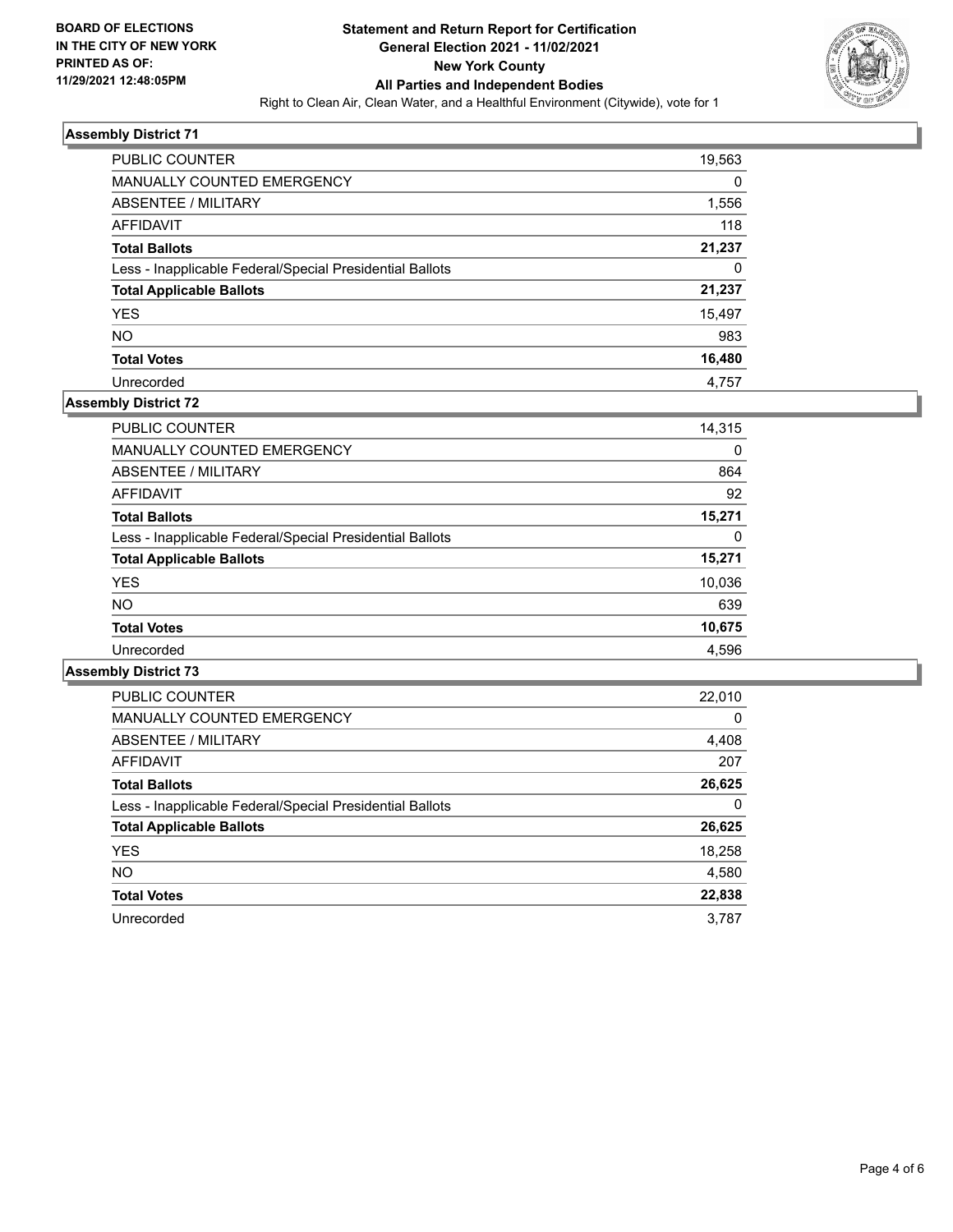

| PUBLIC COUNTER                                           | 19,960 |
|----------------------------------------------------------|--------|
| <b>MANUALLY COUNTED EMERGENCY</b>                        | 9      |
| ABSENTEE / MILITARY                                      | 2,084  |
| AFFIDAVIT                                                | 183    |
| <b>Total Ballots</b>                                     | 22,236 |
| Less - Inapplicable Federal/Special Presidential Ballots | 0      |
| <b>Total Applicable Ballots</b>                          | 22,236 |
| <b>YES</b>                                               | 15,478 |
| <b>NO</b>                                                | 2,155  |
| <b>Total Votes</b>                                       | 17,633 |
| Unrecorded                                               | 4.603  |

## **Assembly District 75**

| <b>PUBLIC COUNTER</b>                                    | 21,127 |
|----------------------------------------------------------|--------|
| <b>MANUALLY COUNTED EMERGENCY</b>                        | 0      |
| ABSENTEE / MILITARY                                      | 2,818  |
| AFFIDAVIT                                                | 192    |
| <b>Total Ballots</b>                                     | 24,137 |
| Less - Inapplicable Federal/Special Presidential Ballots | 0      |
| <b>Total Applicable Ballots</b>                          | 24,137 |
| <b>YES</b>                                               | 17,403 |
| NO.                                                      | 2,361  |
| <b>Total Votes</b>                                       | 19,764 |
| Unrecorded                                               | 4.373  |

| <b>PUBLIC COUNTER</b>                                    | 23,319   |
|----------------------------------------------------------|----------|
| <b>MANUALLY COUNTED EMERGENCY</b>                        | $\Omega$ |
| ABSENTEE / MILITARY                                      | 3,618    |
| AFFIDAVIT                                                | 257      |
| <b>Total Ballots</b>                                     | 27,194   |
| Less - Inapplicable Federal/Special Presidential Ballots | 0        |
| <b>Total Applicable Ballots</b>                          | 27,194   |
| <b>YES</b>                                               | 20,142   |
| <b>NO</b>                                                | 3,760    |
| <b>Total Votes</b>                                       | 23,902   |
| Unrecorded                                               | 3.292    |